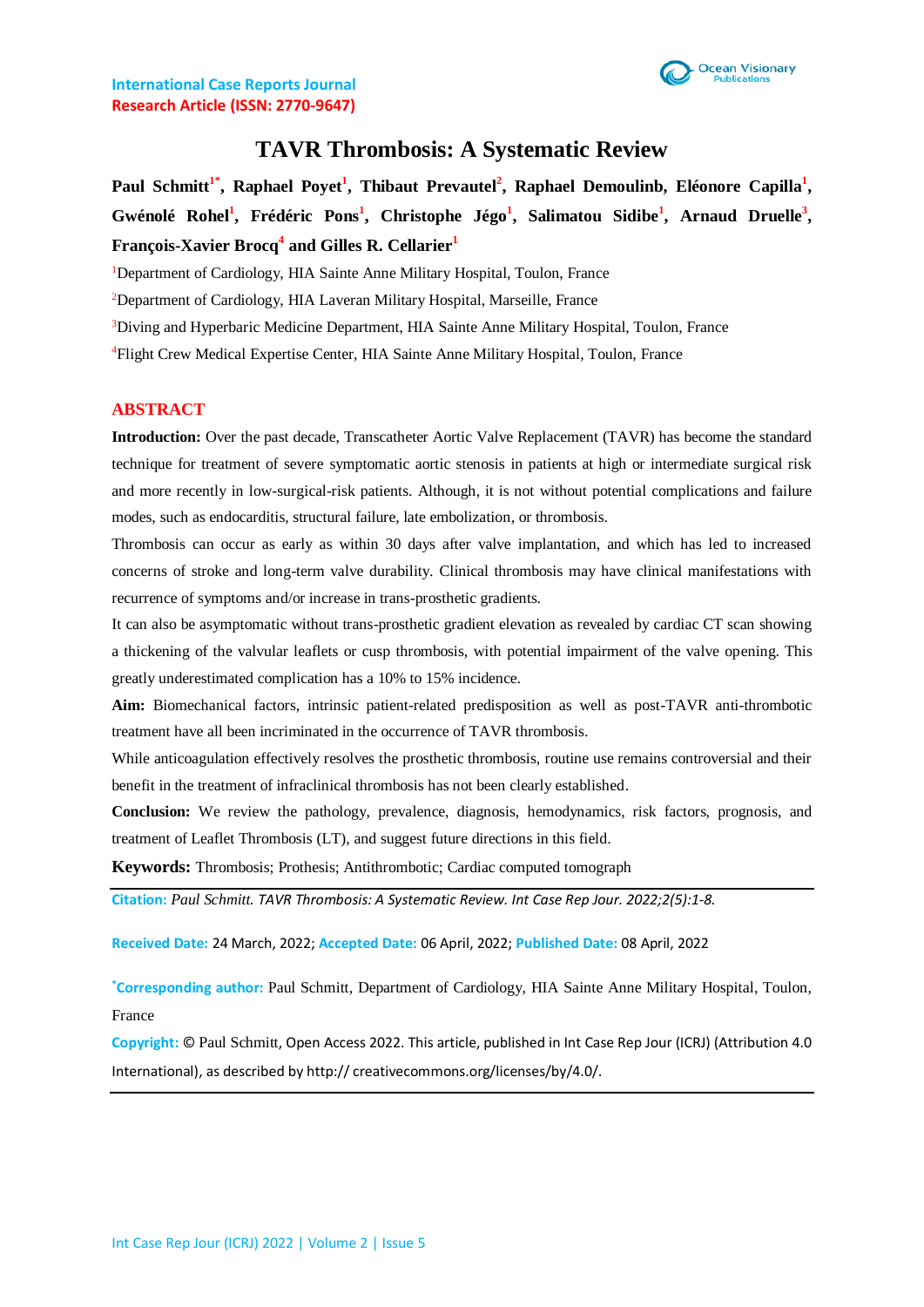

#### **INTRODUCTION**

Transcatheter Aortic Valve Replacement (TAVR) is an established therapy for patients with severe symptomatic Aortic Stenosis (AS) at increased risk for surgical aortic valve replacement (SAVR) as currently recommended by the European Society of Cardiology; <sup>[1]</sup> The recent positive results of TAVI in randomized trials expected to expand to patients across lower surgical risk categories.<sup>[2]</sup>

Prosthesis thrombosis is one of the post TAVI complications and occurs in approximately 10% of patients after transcatheter aortic valve replacement.<sup>[3]</sup> The post TAVI antithrombotic treatment aims at preventing the occurrence of this complication.

Two entities of post TAVI thrombosis must be distinguished: clinical thrombosis and subclinical thrombosis, whose definitions, symptomatic manifestations, clinical consequences, and therapeutic implications are quite different.[4]

This review aims to summarize and discuss the currently available data on clinical and subclinical valve thrombosis in post TAVI.

# **DEFINITION AND INCIDENCE**

It is well known that mechanical heart valve implantation requires effective long-term anticoagulation with antivitamin K (AVK) because of an increased risk of thrombosis. this risk is much less recognized in bioprosthetic heart valves which the use of single platelet anti-aggregation is sufficient.<sup>[1,5]</sup>

However, despite the less thrombogenic profile of these valves, recent studies also show the occurrence of valve or valve leaflet thrombosis during the placement of a bioprosthesis whether a percutaneous or surgical approach. The use of cardiac CT after TAVI has revealed more frequent prosthesis thrombosis than might have been thought and has fueled a growing literature and clinical trials concerning the prevention of such thrombosis.

In practice, it is important to make the difference between two entities concerning TAVI thrombosis: clinical post TAVI thrombosis, and subclinical post TAVI thrombosis.<sup>[4]</sup>

Clinical post TAVI thrombosis is defined as valve dysfunction with a typical finding of a moving mass or thrombus involving part or all the TAVI leaflets visualized by echocardiography or cardiac CT.

Valvular dysfunction is often secondary to a decrease in valve clearance leading to stenosing, and much more rarely to a valve coaptation defect responsible for a valve leak.

Subclinical thrombosis after TAVI is frequently discovered by chance, following a scan done for other reasons, which reveals a hypodense image of the valve, better known by the acronym "HALT" for Hypo-Attenuating Leaflet Thickening. It is not accompanied by any clinical symptomology or elevation of trans-valvular gradients. The incidence of subclinical thrombosis appears to be much higher, ranging from 10 to 15% and occurring very often in the first months.

However, this hypodensity or HALT can be accompanied by a valve opening defect called "HAM" for Hypo-Attenuation Affecting Motion.

Following surgical aortic valve replacement (SAVR) with a bioprosthesis, the incidence of clinical valve thrombosis has been reported to range between 0.3 and  $6.0\%$ .<sup>[6,7]</sup>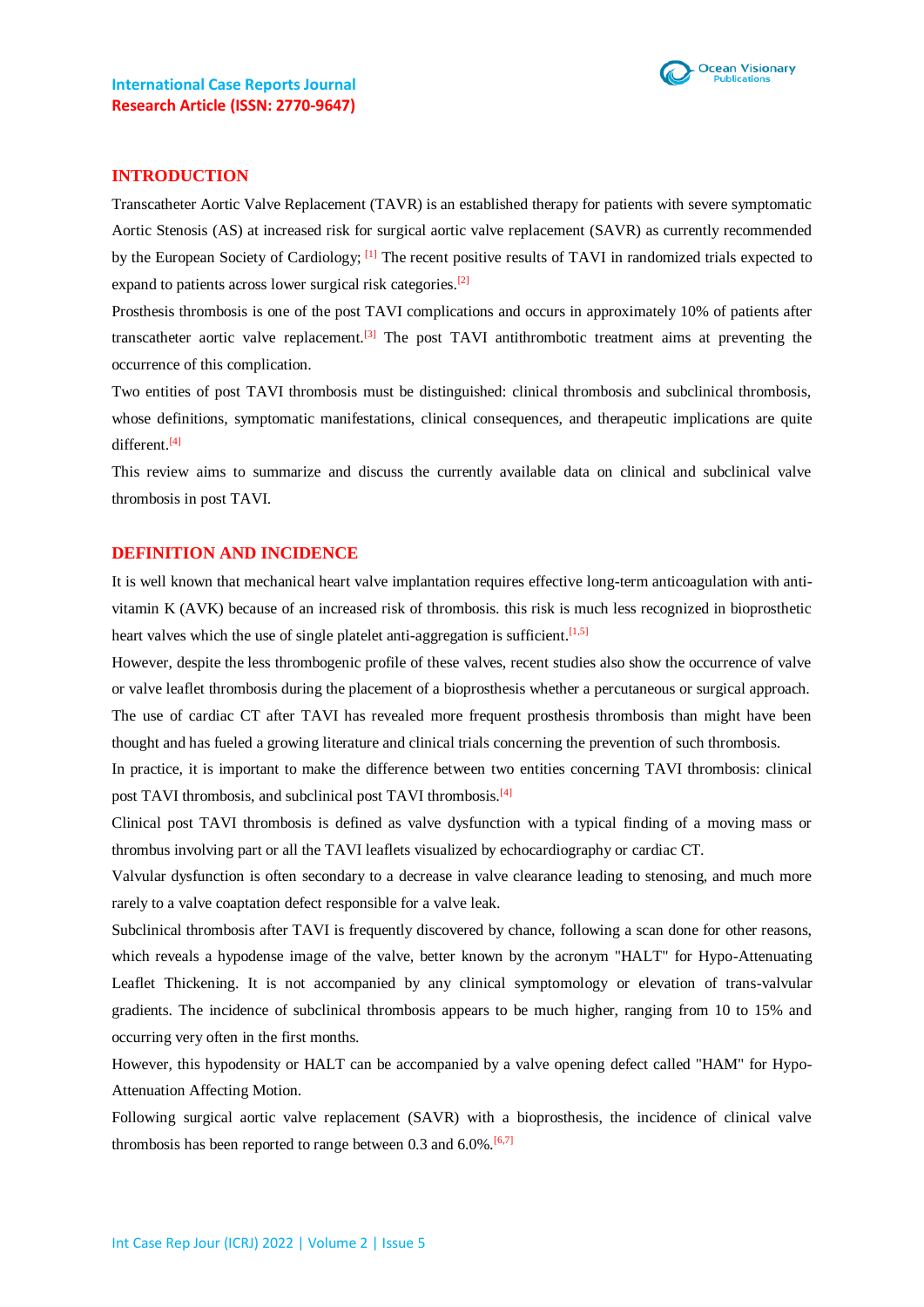

#### **DIAGNOSIS**

European guidelines recommend echocardiography, including measurement of transprosthetic gradient, at baseline (within 30 days), at 1 year after valve implantation and annually thereafter, and earlier if any new symptom occurs.<sup>[8]</sup> TAVI thrombosis should be considered when mean trans-prosthetic pressure gradient is over 20 mmHg, or when a >50% increase from baseline is observed.

Thickening of the valve leaflets of more than 2 mm with a decrease in valve mobility are highly suggestive of TAVI thrombosis. [9]

Therefore, additional TEE imaging is recommended in case of clinical suspicion of prosthetic valve dysfunction. In practice, it is difficult to assess valve mobility on echocardiography. Any decrease in the mobility of the valve leaflets does not correspond to a valve thrombosis and is not always accompanied by an increase in transvalvular gradients.

The CT scan also provides arguments to differentiate valve thrombosis from differential diagnoses, including structural degeneration often associated with the presence of calcification and valve coaptation defects responsible for valve leakage, or pannus with denser circular imaging localized at the base of the ventricular valve leaflets.

Finally, TAVI thrombosis is suspected on clinical and ultrasound grounds, but to refine the diagnosis, the use of a cardiac CT scan injected on the TAVI valve remains the technique of choice to make the diagnosis.

When the valve motion is decreased by more than 50%, the diagnosis of HAM (hypoattenuation affecting motion) is made (10) (Figure 1). In the case of valve thrombosis, the CT scan shows a hypodense image without contrast appended to the valve, which impedes the most often the valve clearance and responsible for the elevation of the trans-valvular gradients.

#### **PREDISPOSING FACTORS AND PATHOPHYSIOLOGY**

Thrombus on TAVI was observed to initiate at the base of the valve leaflet, a region known as the neo-sinus. The native aortic sinus is a region around the valve that accommodates the native leaflet motion and flow into the coronaries.[11] However, after TAVI the native sinus is divided into two distinct regions—the reduced native sinus and a new space between the prosthetic leaflets and native leaflets and the stent complex. The fluid dynamics associated with this non-physiological region and its inter- action with the stent and biological milieu has been the focus of many studies in the recent past.

Little is known about the rather complex pathophysiology of bioprosthetic thrombosis, and most explanations are based on CT findings. The difference in incidence of prosthetic valve thrombosis for surgical and transcatheter aortic bioprosthesis also suggests the involvement of multiple and divergent pathophysiological mechanisms, including device and host variables, and antithrombotic therapy.

During surgical AVR, the native valve leaflets are surgically excised, whereas in TAVI the native valve leaflets remain present and are pushed on the sides into the sinuses of Valsalva. This creates hemodynamic flow constraints that may explain the higher prevalence of subclinical thrombosis after TAVI.

The presence of microtrauma during valve crimping and release, the presence of a metal frame, poor valve-towall fit, delayed or lack of endothelialization, and residual aldehydes (a substance contained in the storage fluid of bioprostheses) may also contribute to leaflet thrombosis in the event of inadequate cleaning.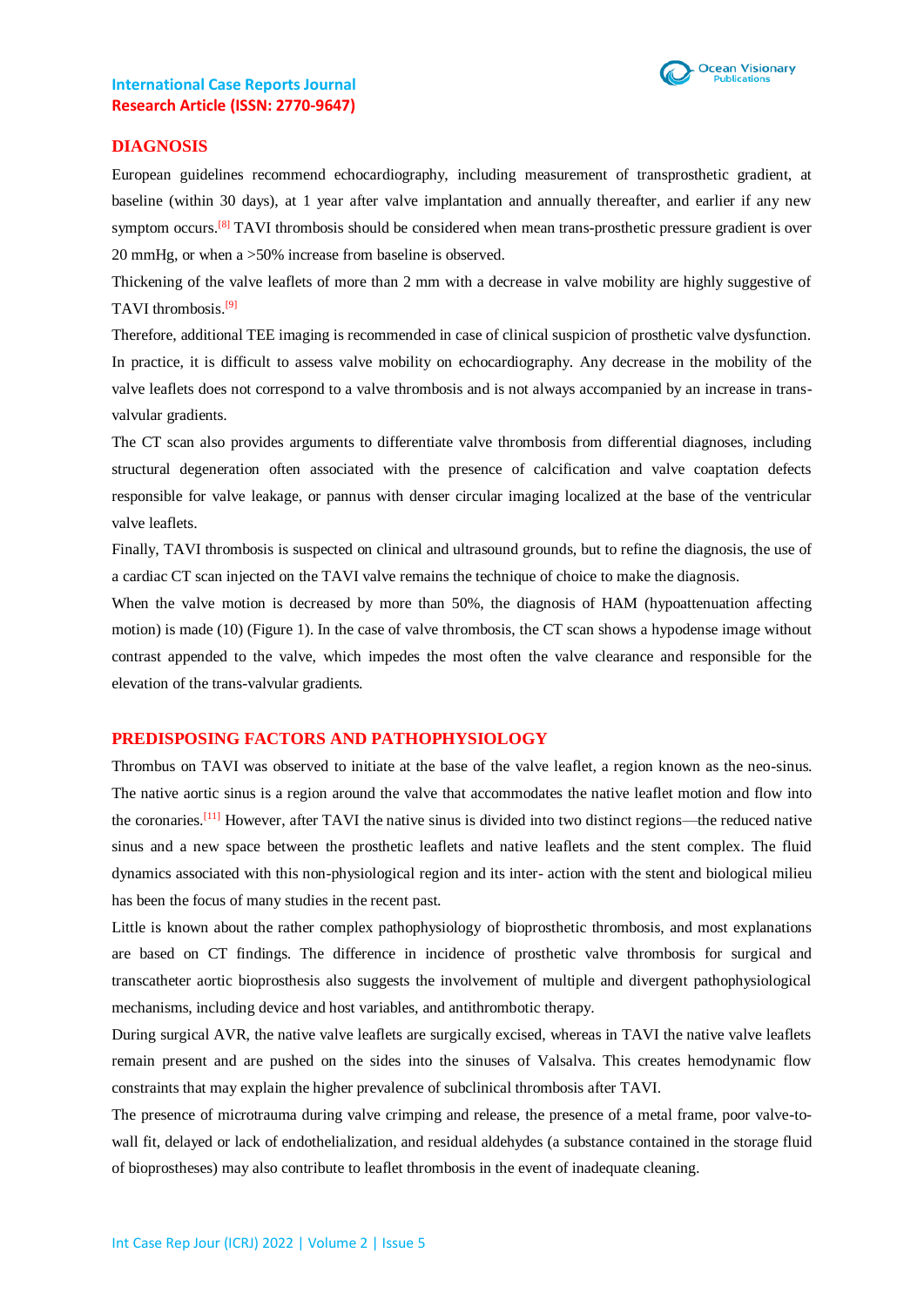

In addition, it has been suggested that bicuspid valves may be associated with a higher risk for leaflet thrombosis, as prothesis end up more often non-circular, under expanded, and bicuspid anatomies are sometimes linked with a larger sinus of Valsalva. However, evidence confirming this theoretical link is still missing.

Patient variability can potentially predict and partially explain biologic valve thrombosis. Others patient-specific comorbidities are known to cause a prothrombotic state: advanced age, renal failure, dialysis, diabetes mellitus, heart failure, atrial fibrillation, chronic anemia, and smoking.

The combination of these factors potentiates the probability of prosthesis thrombosis, especially since the more these factors are present, the more the patient will be referred to a percutaneous TAVI procedure, possibly explaining the higher incidence of clinical and subclinical thrombosis with this technique compared to a surgical method.

Finally, the antithrombotic strategy chosen after TAVI would have a major influence on the development of clinical and subclinical valve thrombosis. In two retrospective trials, a significantly lower rate of clinical valve thrombosis was reported in post TAVI patients on anticoagulant therapy compared to patients on antiplatelet agents.<sup>[12,13]</sup> Other studies have shown a significantly lower rate of subclinical thrombosis in patients on anticoagulants, whereas there appears to be no difference in incidence with dual or single platelet antiaggregation.

#### **CLINICAL CONSEQUENCES**

Clinical thrombosis after TAVI often manifests itself by a worsening or reappearance of dyspnea, leading to acute heart failure, rarely of sudden onset.

The thrombus that impedes the proper functioning of the TAVI valve mimics in practice the symptoms of a valvular stenosis, more rarely a valvular regurgitation or a combination of both. Another apparent risk in case of clinical valve thrombosis is the risk for thromboembolic events, which can present as a transient ischemic attack (TIA), stroke, or peripheral embolism. [14]

However, there is a theoretical concern that HALT/HAM may progress to clinical valve thrombosis with a risk of thromboembolic events or accelerated valve degeneration, thus decreasing the durability of the valve.<sup>[13]</sup>

Regarding thromboembolic events, studies have raised some concerns the association of subclinical thrombosis and stroke/TIA. In the SAVORY/RESOLVE registry, the presence of subclinical thrombosis affecting valve motion (HAM) was associated with an increased incidence of  $TIA$ .<sup>[13]</sup> However, these results should be interpreted with caution because the valve status (presence of HALT/HAM/normal CT scan) was not known at the time of TIA, with sometimes a long delay between the embolic event and the CT scan.

In contrast, a prospective trial including 434 TAVI patients studied by CT or echocardiography showed no increased risk of stroke at 3-year follow-up in patients with HALT or HAM.[15] The overall stroke rate in the latter study was 3.2% at 3 years, but none of the strokes were related to subclinical leaflet thrombosis.

Regarding the possible negative impact of subclinical leaflet thrombosis on the long-term durability of the TAVI valve. There are no solid data to evaluate this hypothesis. The fact that this phenomenon is a dynamic process makes it difficult to study its impact on the long-term durability of TAVI valves. This assumption is not supported by mid-term data demonstrating thrombosis durability to be non-inferior as compared to surgical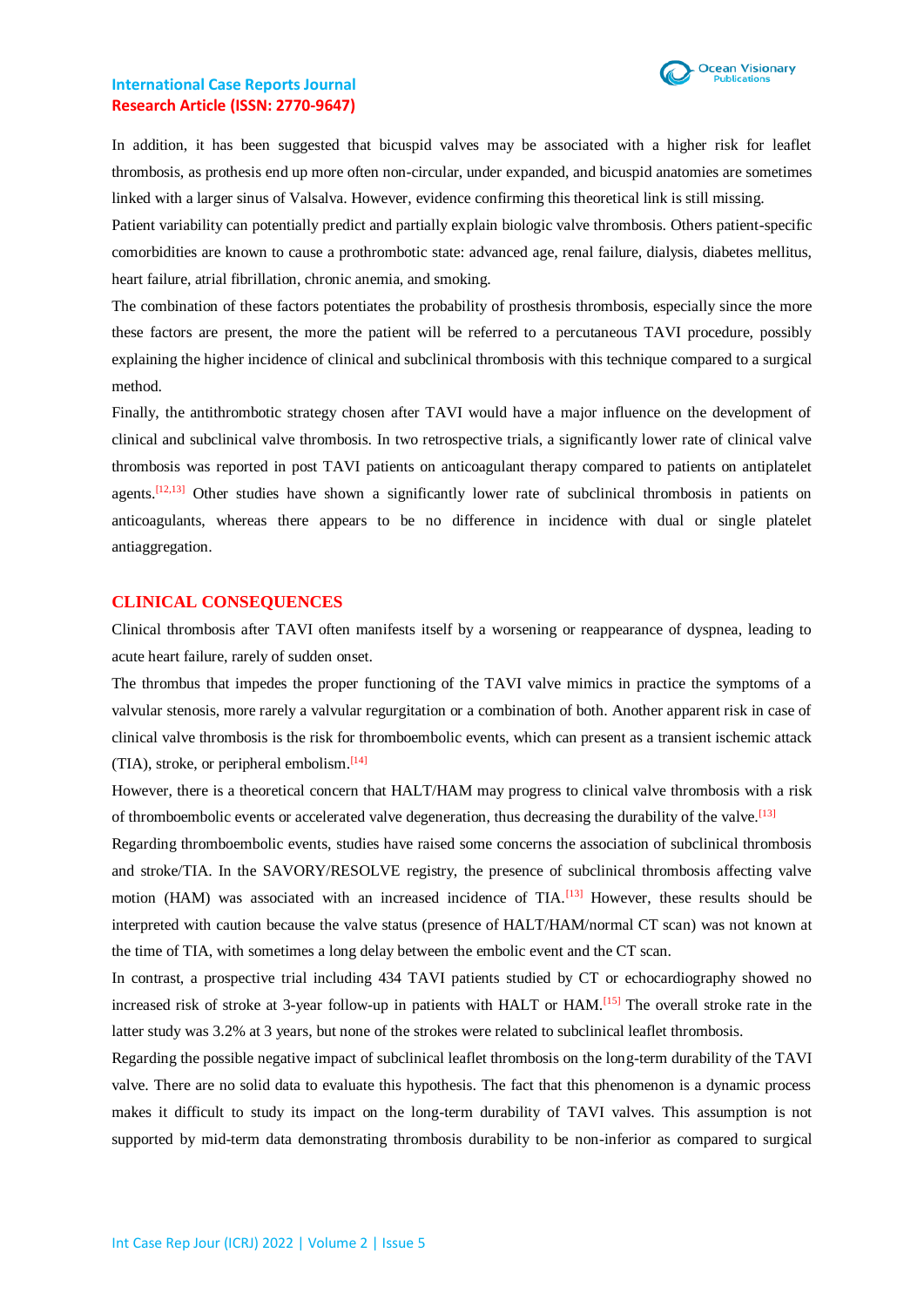

bioprosthetic valves, although subclinical leaflet thrombosis occurs more frequent after TAVR than after SAVR.  $[16,17]$ 

#### **ANTITHROMBOTIC TREATMENT**

The latest European Society of Cardiology (ESC) 2021 guidelines on the management of valve disease recommends treatment with simple antiplatelet aggregation aspirin post TAVI, in the absence of indication for long-term oral anticoagulation.<sup>[18]</sup>

However, US guidelines allow for the possibility of oral anticoagulation for the first 3 months after TAVI implantation, provided that patients are at low risk of bleeding (class IIb, level of evidence  $C$ ).<sup>[19]</sup>

In case of obstructive valve thrombosis with life-threatening clinical condition, emergency treatment should be initiated. Valve replacement surgery is preferred if the patient's clinical condition allows it, thrombolysis remains a second-line therapeutic option, associated with negligible complication rates (bleeding, stroke, peripheral emboli, death).

In the case of clinical valve thrombosis, two studies have reported a beneficial evolution of trans-prosthetic gradients after VKA treatment (8,18). There are very few data on the treatment of clinical valve thrombosis with direct oral anticoagulants, but their use seems possible. Treatment with anticoagulants should be continued at least until the thrombus has disappeared and the valve function has been restored; on average, 14 days are needed to reduce the trans-valvular gradient.<sup>[20]</sup>

Regarding subclinical valve thrombosis (HALT and HAM), two studies have shown that the use of oral anticoagulation allowed complete resolution of the images of contrast hypoattenuation with normal restoration of the movement of the valve leaflets. $[21,22]$ 

While progression from HALT to HAM never occurred in patients on effective oral anticoagulation, it was reported in 22% of patients on antiplatelet therapy.<sup>[13]</sup>

Ruil et al.<sup>[23]</sup> followed the evolution of HALT by CT scan in 51 patients according to the antithrombotic regimen in place (29 patients on anti-aggregants and 22 patients on anticoagulants). After a median of 86 days, regression of HALT images was observed in 100% of patients treated with oral anticoagulation, whereas 38% of patients on antiplatelet agents (11 of 29 patients) had progression of cusp thickening. After a median of 91 days after stopping anticoagulant therapy, a CT scan performed in 10 patients revealed a significant increase in the restriction and thickness of the valve leaflets, concluding that the treatment of HALT may be challenging.

Given the asymptomatic nature and the uncertain evolution of subclinical thrombosis, no study has specifically addressed their management. The only data available to us are the results of sub-studies of the GALILEO and ATLANTIS trials.

In a subgroup analysis of the GALILEO study involving 231 patients after TAVI and assessed by CT scan at 90  $\pm$  15 days after randomization, the Rivaroxaban group was associated with a lower risk of alteration of kinetics and valve thickness compared with the antiplatelet group alone. Recall that GALILEO is a multicenter clinical trial comparing Rivaroxaban 10 mg twice daily with single or dual antiplatelet therapy in post TAVI patients without indication for anticoagulation. This study was prematurely stopped at an interim analysis due to an increase in all-cause mortality, thromboembolic events and bleeding in patients treated with Rivaroxaban.<sup>[7,24]</sup>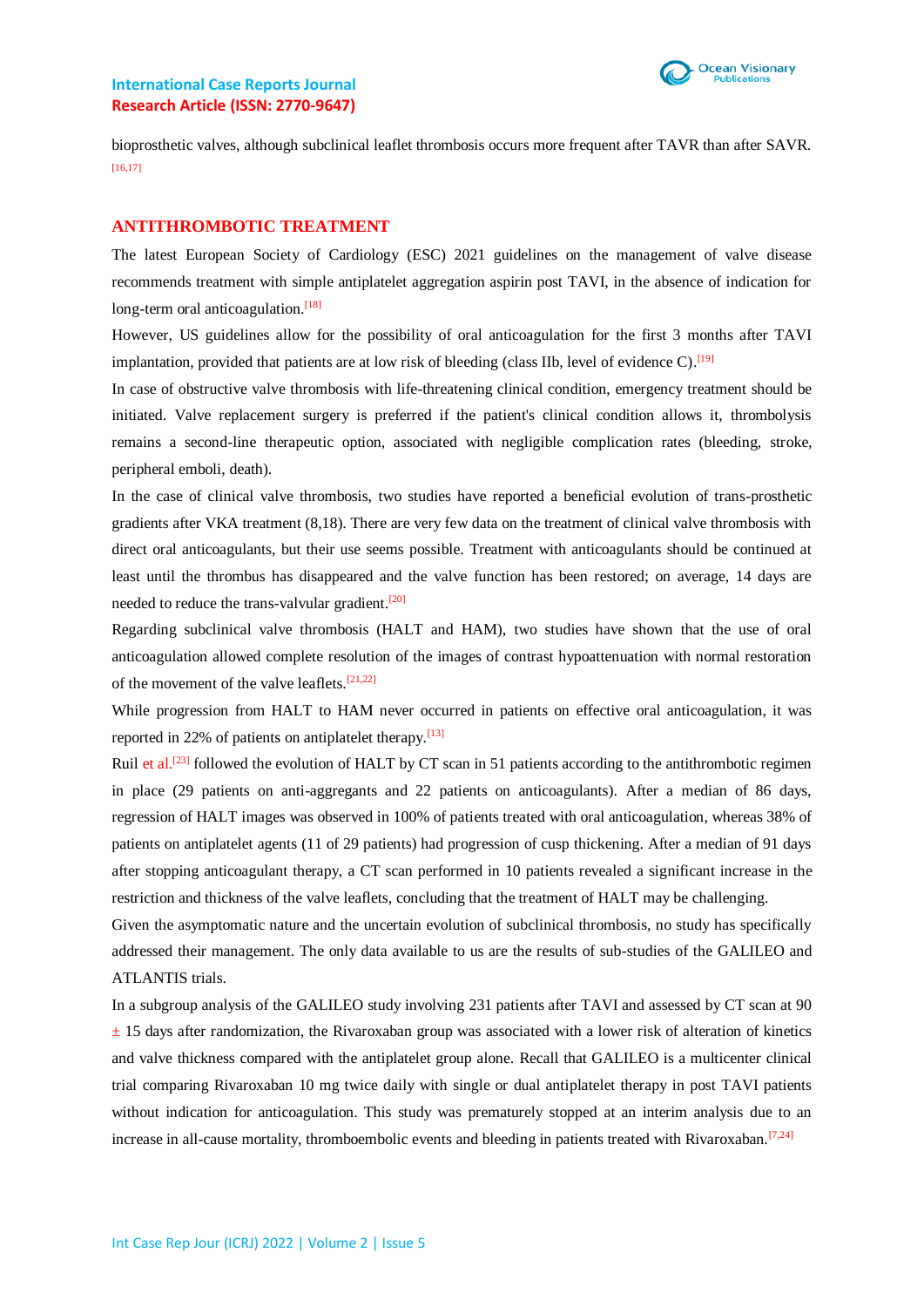

ATLANTIS 4D-CT is a sub-study of the ATLANTIS study with 762 patients with operable CT scans with the objective of evaluating the incidence of prosthesis thrombosis at 3 months after TAVI and randomized in two arms between standard treatment versus Apixaban according to the existence (Apixaban vs. VKA) or not (Apixaban vs. anti-platelet aggregation) of an indication for prolonged anticoagulation.[25] Apixaban reduced the incidence of subclinical thrombosis in patients without an indication for long-term anticoagulation (apixaban vs. anti-platelet aggregation arm, OR=0.51, 95%CI 0.30 to 0.86). In patients with an indication for long-term VKA anticoagulation, the rate of TAVI bioprosthesis thrombosis was higher in the apixaban vs VKA group, but without significant difference. No clinical benefit was observed in the reduction of subclinical thrombosis after TAVI.

# **CONCLUSION**

Bioprosthetic valve thrombosis encompasses two different entities: clinical valve thrombosis and subclinical leaflet thrombosis. Patients with clinical valve thrombosis often present with heart failure symptoms and an increase in transprosthetic gradient, while subclinical leaflet thrombosis is an incidental finding on postprocedural TEE and/or MDCT imaging.

Treatment with OAC is recommended for clinical valve thrombosis, although the optimal medical treatment and duration is not clear yet. Whether subclinical leaflet thrombosis is associated with an increased risk for thromboembolism or accelerated valve degeneration is still a matter of speculation. Based on current evidence, it is not recommended to perform routine TEE to screen for subclinical leaflet thrombosis, nor to treat with OAC in detected cases. However, it is recommended to shorten the echocardiographic follow-up interval in case of subclinical leaflet thrombosis. Given the significance and prevalence of TAVI thrombosis, potential areas of future research may focus on addressing scientific concerns specifically relating to the following issues.

#### **REFERENCES**

- 1. [Vahanian A, Beyersdorf F, Praz F, Milojevic M, Baldus S, Bauersachs J, et al. 2021 ESC/EACTS](https://pubmed.ncbi.nlm.nih.gov/34453165/)  [Guidelines for the management of valvular heart disease. Eur Heart J. 2022;43\(7\):561-632.](https://pubmed.ncbi.nlm.nih.gov/34453165/)
- 2. [Mack MJ, Leon MB, Thourani VH, Makkar R, Kodali SK, Smith CR, et al. Transcatheter Aortic-Valve](https://pubmed.ncbi.nlm.nih.gov/30883058/)  [Replacement with a Balloon-Expandable Valve in Low-Risk Patients. N Engl J Med.](https://pubmed.ncbi.nlm.nih.gov/30883058/)  [2019;380\(18\):1695-705.](https://pubmed.ncbi.nlm.nih.gov/30883058/)
- 3. [Chakravarty T, Søndergaard L, Friedman J, De Backer O, Berman D, Kofoed KF, et al. RESOLVE;](https://pubmed.ncbi.nlm.nih.gov/28330690/)  [SAVORY Investigators. Subclinical leaflet thrombosis in surgical and transcatheter bioprosthetic aortic](https://pubmed.ncbi.nlm.nih.gov/28330690/)  [valves: an observational study. Lancet. 2017;389\(10087\):2383-92.](https://pubmed.ncbi.nlm.nih.gov/28330690/)
- 4. [Rosseel L, De Backer O, Søndergaard L. Clinical valve thrombosis and subclinical leaflet thrombosis](https://pubmed.ncbi.nlm.nih.gov/31058168/)  [following transcatheter aortic valve replacement: is there a need for a patient-tailored antithrombotic](https://pubmed.ncbi.nlm.nih.gov/31058168/)  [therapy? Front Cardiovasc Med. 2019;6:44.](https://pubmed.ncbi.nlm.nih.gov/31058168/)
- 5. [Brouwer J, Nijenhuis VJ, Delewi R, Hermanides RS, Holvoet W, Dubois CLF, et al. Aspirin with or](https://www.nejm.org/doi/full/10.1056/NEJMoa2017815)  [without Clopidogrel after Transcatheter Aortic-Valve Implantation. N Engl J Med.](https://www.nejm.org/doi/full/10.1056/NEJMoa2017815)  [2020;383\(15\):1447‑57.](https://www.nejm.org/doi/full/10.1056/NEJMoa2017815)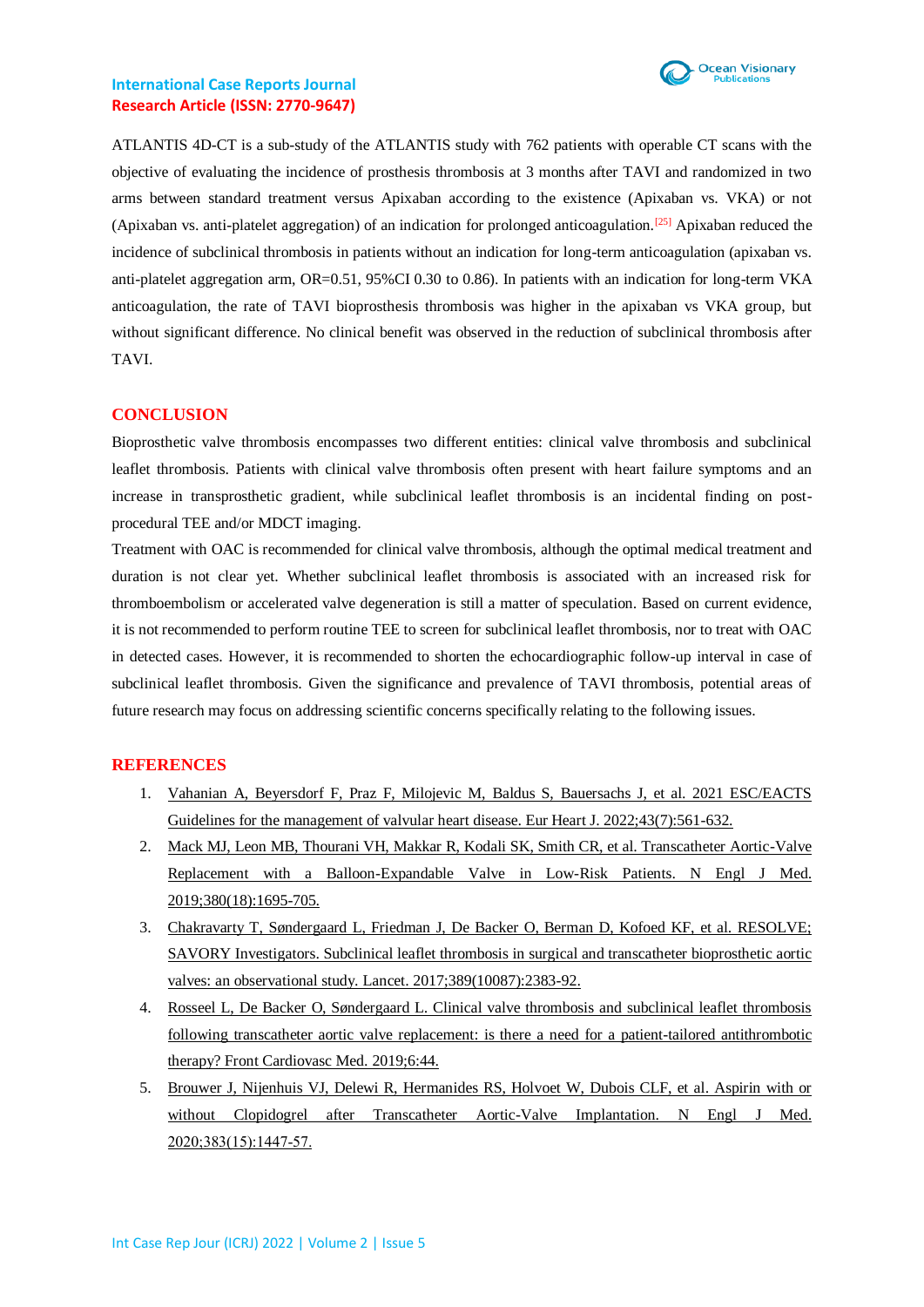

- 6. [Cáceres-Lóriga FM, Pérez-López H, Santos-Gracia J, Morlans-Hernandez K. Prosthetic heart valve](https://pubmed.ncbi.nlm.nih.gov/16038994/)  [thrombosis: pathogenesis, diagnosis and management. Int J Cardiol. 2006;110\(1\):1‑6.](https://pubmed.ncbi.nlm.nih.gov/16038994/)
- 7. [Dangas GD, Weitz JI, Giustino G, Makkar R, Mehran R. Prosthetic heart valve thrombosis. J Am Coll](https://pubmed.ncbi.nlm.nih.gov/27978952/)  [Cardiol. 2016;68\(24\):2670‑89.](https://pubmed.ncbi.nlm.nih.gov/27978952/)
- 8. [Latib A, Naganuma T, Abdel-Wahab M, Danenberg H, Cota L, Barbanti M, et al. Treatment and](https://pubmed.ncbi.nlm.nih.gov/25873727/)  [clinical outcomes of transcatheter heart valve thrombosis. Circ Cardiovasc Interv. 2015;8\(4\):e001779.](https://pubmed.ncbi.nlm.nih.gov/25873727/)
- 9. [Egbe AC, Pislaru SV, Pellikka PA, Poterucha JT, Schaff HV, Maleszewski JJ, et al. Bioprosthetic](https://pubmed.ncbi.nlm.nih.gov/26610876/)  [valve thrombosis versus structural failure: clinical and echocardiographic predictors. J Am Coll](https://pubmed.ncbi.nlm.nih.gov/26610876/)  [Cardiol. 2015;66\(21\):2285‑94.](https://pubmed.ncbi.nlm.nih.gov/26610876/)
- 10. [Makkar RR, Blanke P, Leipsic J, Thourani V, Chakravarty T, Brown D, et al. Subclinical leaflet](https://pubmed.ncbi.nlm.nih.gov/32553252/)  [thrombosis in transcatheter and surgical bioprosthetic valves: PARTNER 3 cardiac computed](https://pubmed.ncbi.nlm.nih.gov/32553252/)  [tomography substudy. J Am Coll Cardiol. 2020;75\(24\):3003‑15.](https://pubmed.ncbi.nlm.nih.gov/32553252/)
- 11. [Raghav V, Midha P, Sharma R, Babaliaros V, Yoga Nathan A. Transcatheter aortic valve thrombosis: a](https://royalsocietypublishing.org/doi/full/10.1098/rsif.2021.0599)  [review of potential mechanisms. J R Soc Interface. 2021;18\(184\):20210599.](https://royalsocietypublishing.org/doi/full/10.1098/rsif.2021.0599)
- 12. [Yanagisawa R, Hayashida K, Yamada Y, Tanaka M, Yashima F, Inohara T, et al. Incidence,](https://pubmed.ncbi.nlm.nih.gov/28017712/)  [Predictors, and Mid-Term Outcomes of Possible Leaflet Thrombosis After TAVR. JACC Cardiovasc](https://pubmed.ncbi.nlm.nih.gov/28017712/)  [Imaging. 2016;S1936-878X\(16\)30897-X.](https://pubmed.ncbi.nlm.nih.gov/28017712/)
- 13. [Sondergaard L, De Backer O, Kofoed KF, Jilaihawi H, Fuchs A, Chakravarty T, et al. Natural history](https://pubmed.ncbi.nlm.nih.gov/28838044/)  [of subclinical leaflet thrombosis affecting motion in bioprosthetic aortic valves. Eur Heart J.](https://pubmed.ncbi.nlm.nih.gov/28838044/)  [2017;38\(28\):2201‑7.](https://pubmed.ncbi.nlm.nih.gov/28838044/)
- 14. [Puri R, Auffret V, Rodés-Cabau J. Bioprosthetic valve thrombosis. J Am Coll Cardiol.](https://pubmed.ncbi.nlm.nih.gov/28449781/)  [2017;69\(17\):2193-2211.](https://pubmed.ncbi.nlm.nih.gov/28449781/)
- 15. [Vollema EM, Kong WKF, Katsanos S, Kamperidis V, van Rosendael PJ, van der Kley F, et al.](https://pubmed.ncbi.nlm.nih.gov/28369242/)  [Transcatheter aortic valve thrombosis: the relation between hypo-attenuated leaflet thickening,](https://pubmed.ncbi.nlm.nih.gov/28369242/)  [abnormal valve haemodynamics, and stroke. Eur Heart J. 2017;38\(16\):1207‑17.](https://pubmed.ncbi.nlm.nih.gov/28369242/)
- 16. [Eltchaninoff H, Durand E, Cribier A. TAVI durability beyond five years: no alarms, but stay alert.](https://europepmc.org/article/med/30028301)  Euro Intervention J Eur Collab Work Group Inter Cardiol Eur Soc Cardiol. 2018;14(4):e380-2.
- 17. [Mack MJ, Leon MB, Smith CR, Miller DC, Moses JW, Tuzcu EM, et al. 5-year outcomes of](https://pubmed.ncbi.nlm.nih.gov/25788234/)  [transcatheter aortic valve replacement or surgical aortic valve replacement for high surgical risk](https://pubmed.ncbi.nlm.nih.gov/25788234/)  [patients with aortic stenosis \(PARTNER 1\): a randomised controlled trial. Lancet.](https://pubmed.ncbi.nlm.nih.gov/25788234/)  [2015;385\(9986\):2477-84.](https://pubmed.ncbi.nlm.nih.gov/25788234/)
- 18. [Baumgartner H, Falk V, Bax JJ, De Bonis M, Hamm C, Holm PJ, et al. 2017 ESC/EACTS Guidelines](https://pubmed.ncbi.nlm.nih.gov/28886619/)  for the management of valvular heart disease. Eur Heart J. 2017;38(36):2739-91.
- 19. [Writing Committee Members, Otto CM, Nishimura RA, Bonow RO, Carabello BA, Erwin JP, et al.](https://pubmed.ncbi.nlm.nih.gov/33342586/)  [2020 ACC/AHA guideline for the management of patients with valvular heart disease: a report of the](https://pubmed.ncbi.nlm.nih.gov/33342586/)  [American college of cardiology/American heart association joint committee on clinical practice](https://pubmed.ncbi.nlm.nih.gov/33342586/)  [guidelines. J Am Coll Cardiol. 2021;77\(4\):e25‑197.](https://pubmed.ncbi.nlm.nih.gov/33342586/)